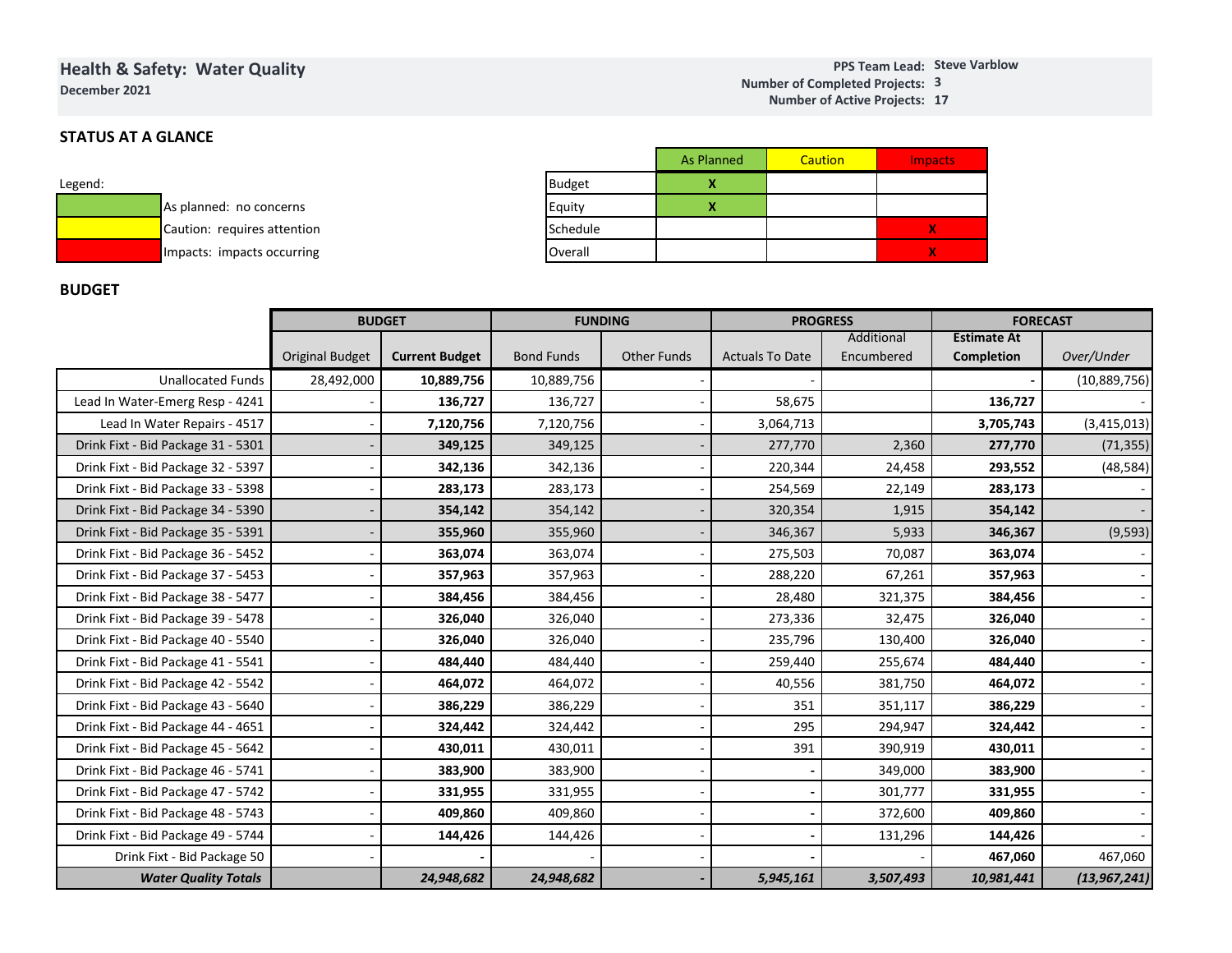| <b>EQUITY</b> | Percent of payments made to Certified owned businesses, percent of labor hours of apprenticeable trades; cumulative |
|---------------|---------------------------------------------------------------------------------------------------------------------|
|               |                                                                                                                     |

|             | <b>MBE</b> | <b>WBE</b> | SDVBE    | ESB    | $N-C$ | <b>TOTAL</b> | qoal | <b>MIN</b> | goal | FEM | goal | <b>APPR</b> | rea |
|-------------|------------|------------|----------|--------|-------|--------------|------|------------|------|-----|------|-------------|-----|
| Consultants | 0.00%      | 61.31%     | $0.00\%$ | 14.03% | 0.00% | 75.34%       | 18%  |            |      |     |      |             |     |
| Contractors | 0.00%      | $0.00\%$   | $0.00\%$ | 40.27% | 0.00% | 40.27%       | 18%  |            |      |     |      |             |     |
| Overall     | 0.00%      | 5.79%      | $0.00\%$ | 37.80% | 0.00% | 43.58%       | 18%  |            |      |     |      |             |     |
| Workforce   |            |            |          |        |       |              |      | 0%         | 25%  | 18% | 14%  | 18%         | 20% |

# **SCHEDULE**

|                                    |            |            | 2021     |            |            |            | 2022   |            |     |              |            |     |     |                                         |     |               |
|------------------------------------|------------|------------|----------|------------|------------|------------|--------|------------|-----|--------------|------------|-----|-----|-----------------------------------------|-----|---------------|
| <b>PROJECT</b>                     | <b>AUG</b> | <b>SEP</b> | OCT      | <b>NOV</b> | <b>DEC</b> | <b>JAN</b> | FEB    | <b>MAR</b> | APR | MAY          | <b>JUN</b> | JUL | AUG | <b>SEP</b>                              | OCT | <b>NOV</b>    |
| Lead In Water Repairs - 4517       |            |            |          |            | ☆          |            |        |            |     |              |            |     |     |                                         |     |               |
| Drink Fixt - Bid Package 32 - 5397 |            |            |          |            | $\star$    |            |        |            |     |              |            |     |     |                                         |     |               |
| Drink Fixt - Bid Package 33 - 5398 |            |            |          |            | ☆          |            |        |            |     |              |            |     |     |                                         |     |               |
| Drink Fixt - Bid Package 34 - 5390 |            |            |          |            | ☆          |            |        |            |     |              |            |     |     |                                         |     |               |
| Drink Fixt - Bid Package 35 - 5391 |            |            |          |            | ☆          |            |        |            |     |              |            |     |     |                                         |     |               |
| Drink Fixt - Bid Package 36 - 5452 |            |            |          |            | ☆          |            |        |            |     |              |            |     |     |                                         |     |               |
| Drink Fixt - Bid Package 37 - 5453 |            |            |          |            | ☆          |            |        |            |     |              |            |     |     |                                         |     |               |
| Drink Fixt - Bid Package 38 - 5477 |            |            |          |            | ★          |            |        |            |     |              |            |     |     |                                         |     |               |
| Drink Fixt - Bid Package 39 - 5478 |            |            |          |            | $\star$    |            |        |            |     |              |            |     |     |                                         |     |               |
| Drink Fixt - Bid Package 40 - 5540 |            |            |          |            | $\star$    |            |        |            |     |              |            |     |     |                                         |     |               |
| Drink Fixt - Bid Package 41 - 5541 |            |            |          |            | $\star$    |            |        |            |     |              |            |     |     |                                         |     |               |
| Drink Fixt - Bid Package 42 - 5542 |            |            |          |            | <b>☆</b>   |            |        |            |     |              |            |     |     |                                         |     |               |
| Drink Fixt - Bid Package 43 - 5640 |            |            |          |            | ☆          |            |        |            |     |              |            |     |     |                                         |     |               |
| Drink Fixt - Bid Package 44 - 4651 |            |            |          |            | ☆          |            |        |            |     |              |            |     |     |                                         |     |               |
| Drink Fixt - Bid Package 45 - 5642 |            |            |          |            | $\bigstar$ |            |        |            |     |              |            |     |     |                                         |     |               |
| Drink Fixt - Bid Package 46        |            |            |          |            | ☆          |            |        |            |     |              |            |     |     |                                         |     |               |
| Drink Fixt - Bid Package 47        |            |            |          |            | $\star$    |            |        |            |     |              |            |     |     |                                         |     |               |
| Drink Fixt - Bid Package 48        |            |            |          |            | ☆          |            |        |            |     |              |            |     |     |                                         |     |               |
| Drink Fixt - Bid Package 49        |            |            |          |            | ☆          |            |        |            |     |              |            |     |     |                                         |     |               |
| Drink Fixt - Bid Package 50        |            |            |          |            | $\star$    |            |        |            |     |              |            |     |     |                                         |     |               |
| <b>Baseline</b>                    |            |            | Planning |            |            |            | Design |            |     | Construction |            |     |     | Health Safety: Water Quality (May 2021) |     | $\frac{1}{2}$ |